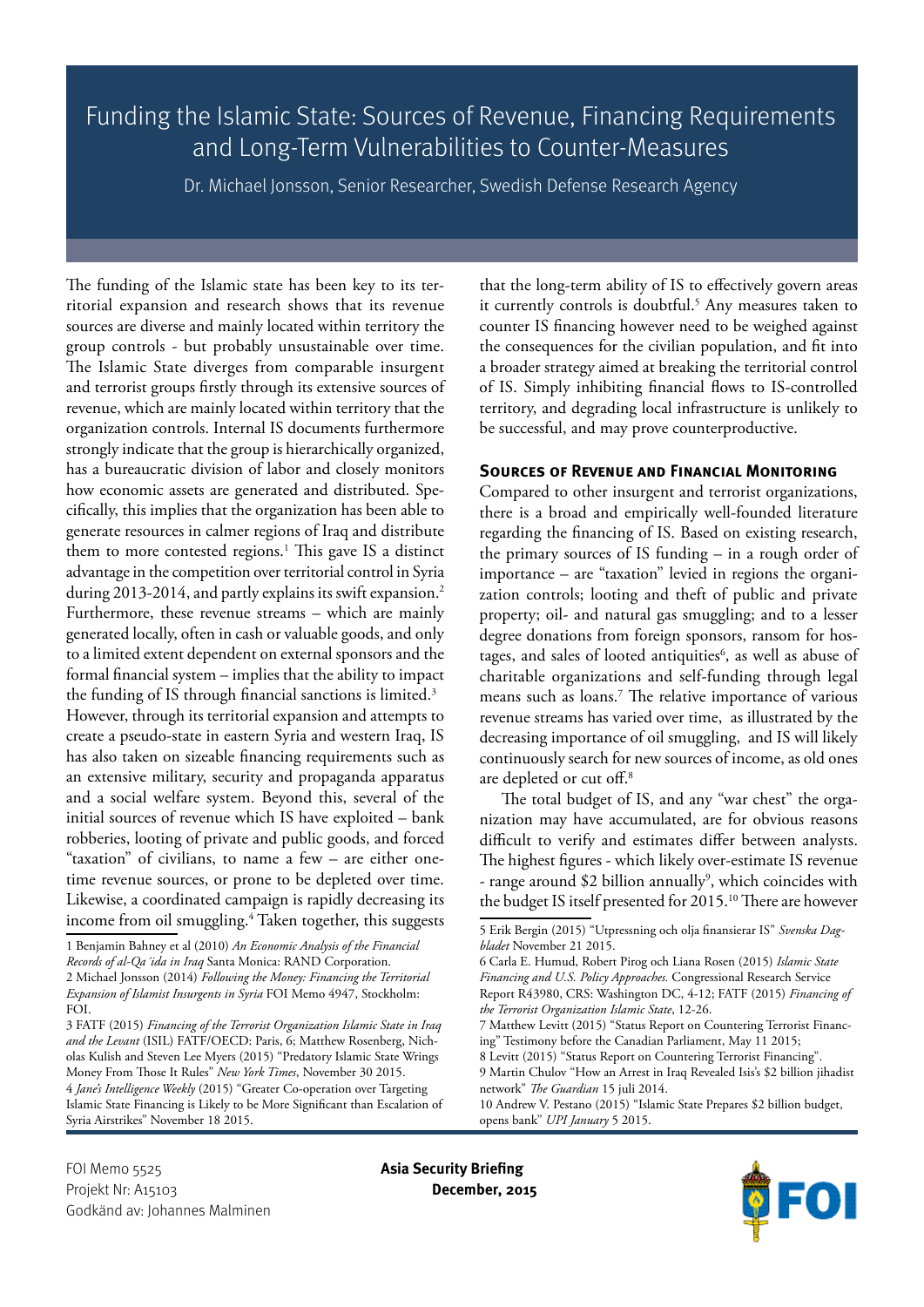

strong reasons to question this claim. Firstly, it relies on non-transparent sources rather than careful calculations<sup>11</sup> and exaggerating its total budget may well be part of IS propaganda campaign.12 Furthermore, the partial, primary sources which are publicly accessible are difficult to square with the \$2billion number. For instance, in data over IS funding in Deir az-Zoor – which is the most oil-rich region in Syria and home to approximately 1/8 of the population living under its control – the monthly income of IS was a little over \$8.4 million for January 2015.13 Likewise, initial estimates of IS incomes from oil smuggling of \$1 million or more per day<sup>14</sup> have since been tempered, taking into account the decreasing production of oil wells under its control, and the discount at which the oil is being sold.15 That said, even detailed estimates put IS funding at well over \$1 billion annually, primarily from "taxation".16 Whereas the total budget is hard to estimate, the broader points – that IS is very well-funded, and that crippling its financial support network should be an intrinsic component to any strategy aimed at degrading the organization – are broadly agreed.<sup>17</sup>

Beyond its revenue streams, IS has proven to be remarkably adept at monitoring, storing and redistributing economic assets which it has acquired. From analysis of captured financial records, it is evident that IS relies on a logistical facilitation network which is hierarchically organized, with a bureaucratic division of labor, and subject to detailed monitoring.<sup>18</sup> This has facilitated the expansion of the organization, i.a. by generating incomes in calmer regions and channeling these to contested areas.<sup>19</sup> Furthermore, IS has long been known to pay wages to its recruits, ranging around \$400-600 per month. Whilst this

11 The fact that even major studies on IS financing abstain from estimating its total budget is arguably a testament to the difficulty and the manifold potential sources of errors inherent to this task. C.f. Humud et al (2015) *Islamic State Financing*; FATF (2015) *Financing of the Terrorist Organization Islamic State*.

12 Bergin (2015) "Utpressning och olja finansierar IS"

13 Aymenn Jawad al Tamimi (2015) "The Archivist: Unseen Islamic State Financial Accounts for Deir az-Zor Province" *Jihadology* 5 oktober 2015. 14 Deb Riechmann (2014) "Islamic State Earning \$1 million per day in black market oil, US says" *PBS Newshour* October 23, 2014. 15 Onur Burcak Belli et al (2014) "The Business of the Caliph" *Die Zeit*, December 4 2014. Similarly, in January 2015 IS made a modest \$2 million from the oil-rich Deir az-Zor region. C.f. Tamimi (2015) "The Archivist". However note estimates of oil incomes around \$500 million in Rosenberg et al (2015) "Predatory Islamic State". 16 Rosenberg et al (2015) "Predatory Islamic State".

17 Matthew Levitt (2015) "Countering ISIL Financing: A Realistic Assessment" Washington Institute for Near East Policy, February 2 2015. 18 Bahney et al (2010) *An Economic Analysis of the Financial Records of al-Qa´ida in Iraq*

19 Jonsson (2014) *Following the Money*

facilitated operations in Iraq against US forces through "paid-for" attacks, today this may represent an even more potent incentive in Syria given the rapidly deteriorating humanitarian situation, even for recruits who have a lukewarm commitment to the ideological aim of IS.<sup>20</sup> This is especially so as IS fosters dependence on the organization and suppresses the economic activities of non-members.<sup>21</sup>

This organizational structure however entails some drawbacks. The close monitoring implies that large amounts of data is accumulated amongst a small set of commanders. Hence, raids such as the one against financier Abu Sayyaf in June may generate a wealth of intelligence, including sources of funding, clues to locating top commanders and the identities of business partners.<sup>22</sup> This is vital, since operations that target IS as an organization – rather than the territory it controls – are key to weakening and breaking its control over the Sunni population. What is so far not known is whether centralized control of financial records also implies an accumulation of financial assets among top commanders, which could prove a vulnerability.

## **Financing Requirements and Economic Vulnerabilities**

Shortly following the terrorist attacks in Paris on November 13, US combat aircraft destroyed more than 100 trucks waiting to transport oil that IS had extracted. Analysts however note that while these operations can significantly decrease the revenue IS derives from oil smuggling, they simultaneously impact civilians who need fuel for vehicles and power generators.23 This illustrates the dilemma facing the US-led strategy to degrade the financing of IS. Firstly, the limited reliance of IS on foreign donors and the formal financial system means that financial sanctions have a limited ability to cut off its funding.<sup>24</sup> Secondly, many if not most conceivable efforts to combat IS funding – short of dislodging its territorial control – risk inadvertently impacting the Sunni population.<sup>25</sup> This may be unavoidable, but since

21 Joanna Paraszczuk (2015) "The ISIS Economy: Crushing Taxes and High Unemployment" *The Atlantic* September 2 2015.

22 Eric Schmitt (2015) "A Raid on ISIS Yields a Trove of Intelligence" *New York Times* June 8 2015.

23 *Jane's Intelligence Weekly* (2015) "Greater Co-operation over Targeting Islamic State Financing'

24 Riechmann (2014) "Islamic State Earning \$1 million"; Rosenberg et al (2015) "Predatory Islamic State".

25 This is true of operations against oil- and natural gas infrastructure, restricting access by Syrian banks to the international financial system, limiting transfers through alternative remittance systems or humanitarian NGOs, or the recent decision by the Iraqi state to stop paying wages to

<sup>20</sup> Humud et al (2015) *Islamic State Financing*, 13.